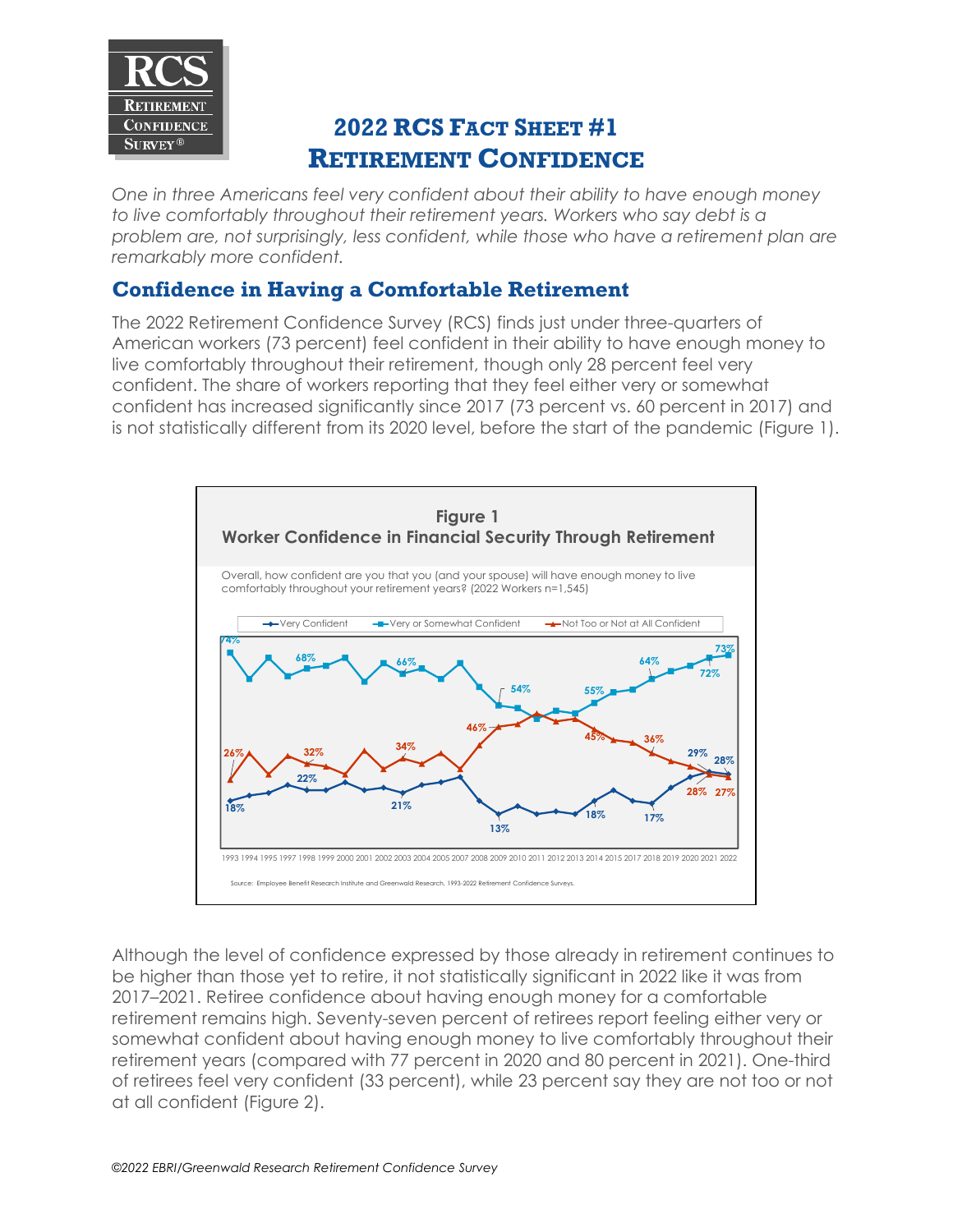

Retirement confidence continues to be strongly related to retirement plan participation, whether in a defined contribution (DC) plan, defined benefit (DB) plan, or individual retirement account (IRA). Workers reporting they or their spouse have money in a DC plan or IRA or have benefits in a DB plan from a current or previous employer are twice as likely as those without any of these plans to be at least somewhat confident (83 percent with a plan vs. 40 percent without a plan) (Figure 3).

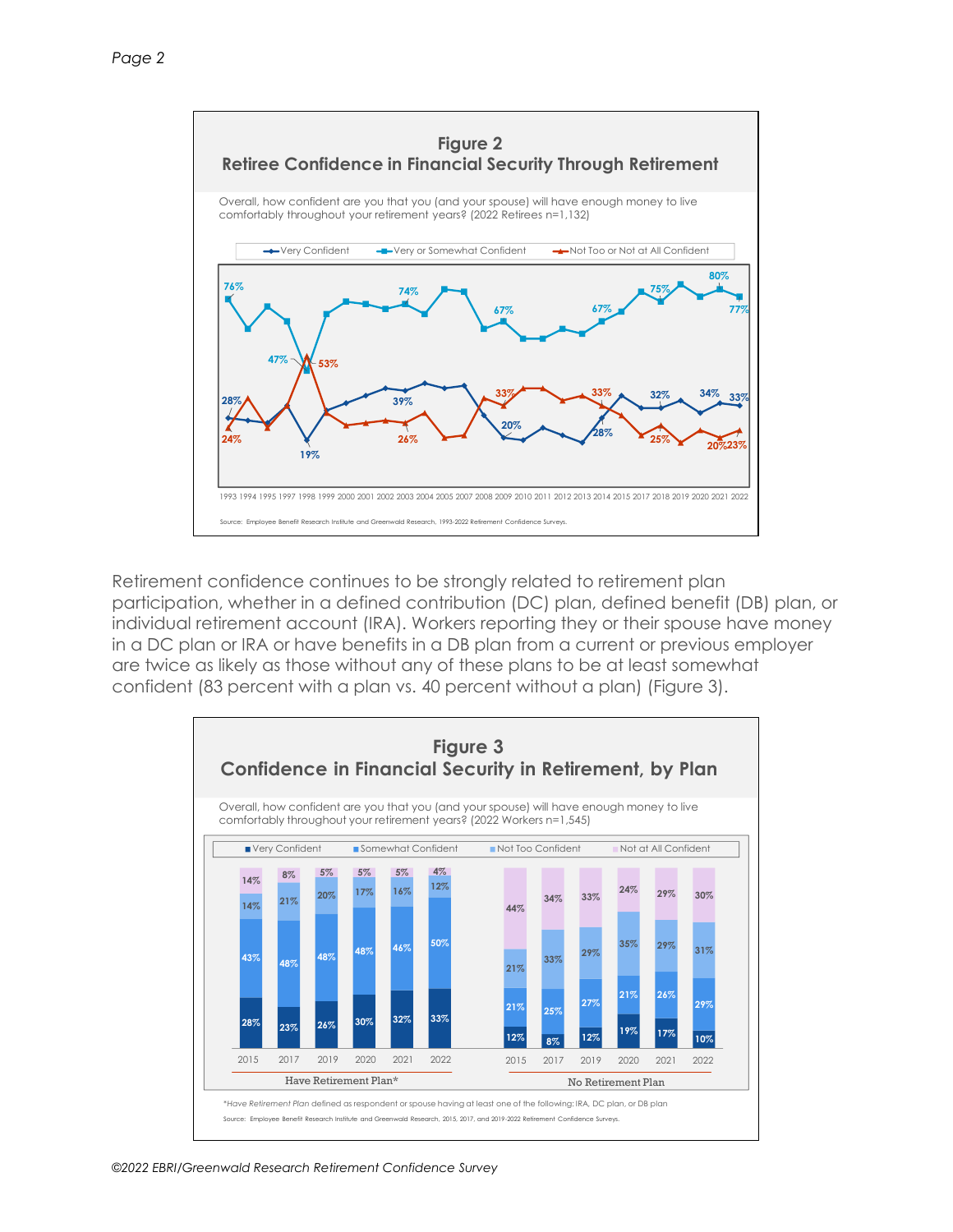## **Confidence in Other Financial Aspects of Retirement**

Three in four workers (74 percent) report feeling very or somewhat confident about being able to afford basic expenses in retirement, including 29 percent who feel very confident. Workers' confidence in their ability to afford basic expenses is higher than the confidence they report regarding their ability to pay for medical expenses in retirement. More than 1 in 3 workers (35 percent) are not too or not at all confident they will have enough money for medical expenses in retirement. A similar share is not too or not at all confident that they are doing a good job in preparing financially for retirement (31 percent) (Figure 4).



Retirees, who are already in that life stage, express higher levels of confidence than workers in having enough money to take care of expenses (basic and medical) during retirement. More than 4 out of 5 retirees (84 percent) feel at least somewhat confident in their ability to afford basic expenses throughout their retirement years. Seventy-seven percent are very or somewhat confident about having enough money to cover medical expenses, and 71 percent feel they did a good job preparing financially for retirement (Figure 4).

## **Influence of Debt on Confidence**

Workers are more likely to say that debt is a problem for them than retirees. Fifty-six percent of workers say debt is a problem for them, while 44 percent say debt is not a problem. In contrast, just 35 percent of retirees say that debt is a problem for them. Workers are twice as likely to say that debt is a major problem as retirees (18 percent vs. 9 percent) (Figure 5).

The RCS has consistently found a relationship between debt levels and retirement confidence. In 2022, 38 percent of workers with a major debt problem say they are very or somewhat confident about having enough money to live comfortably in retirement,